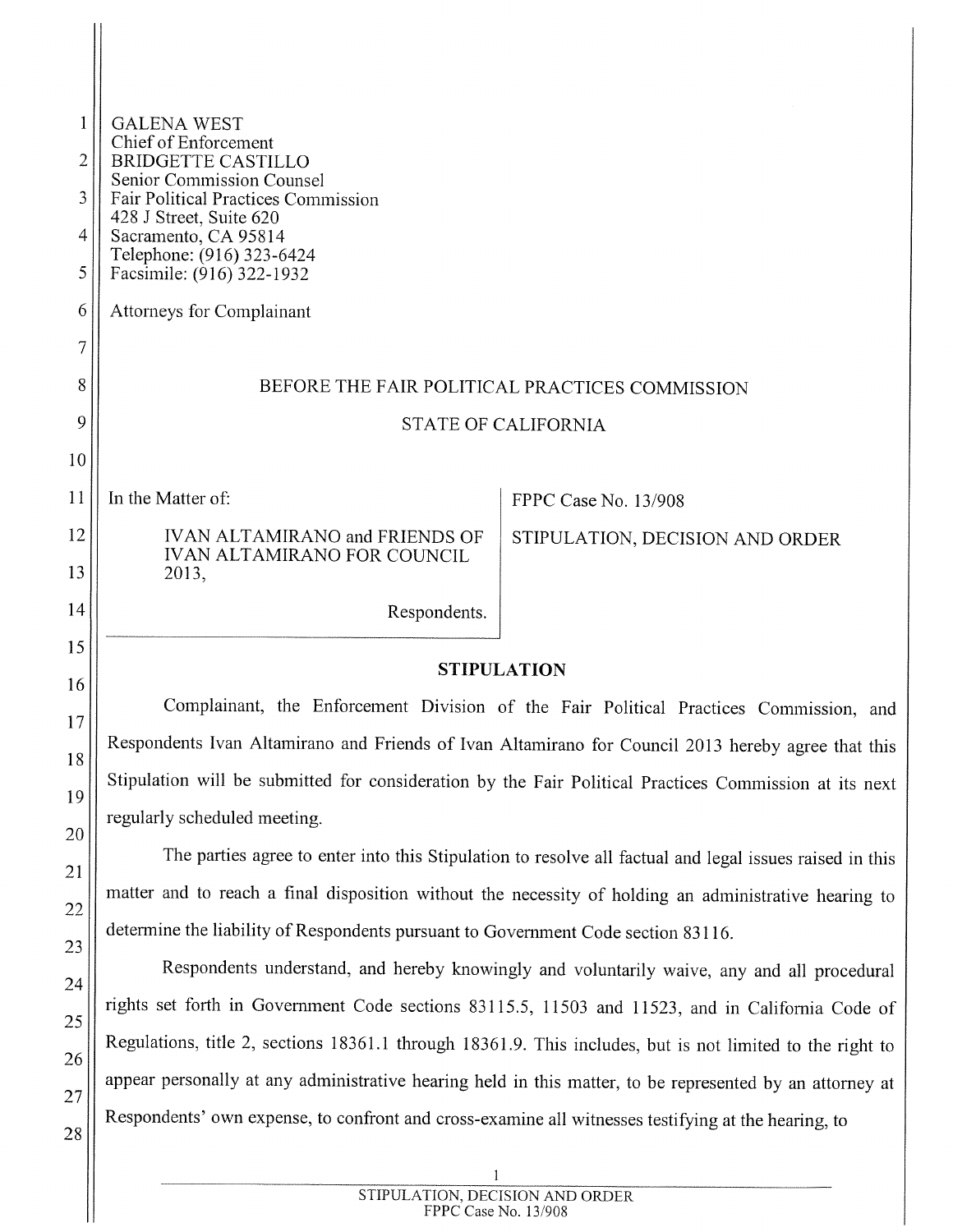$1 \parallel$  subpoena witnesses to testify at the hearing, to have an impartial administrative law judge preside over  $2 \parallel$  the hearing as a hearing officer, and to have the matter judicially reviewed.

3 | It is further stipulated and agreed that Respondents violated the Political Reform Act as set forth <sup>4</sup> in Exhibit 1, which is <sup>a</sup> true and accurate summary of the facts in this matter—and which is incorporated  $5 \parallel$  by reference as though fully set forth herein.

 Respondents agree to the issuance of the Decision and Order, which is attached hereto. Also, Respondents agree to the Commission imposing against it an administrative penalty in the amount of 8. 815,500. A cashier's checks or money order totaling said amount—to be paid to the General Fund of the State of California—is submitted with this Stipulation as full payment of the administrative penalty described above, and same shall be held by the State of California until the Commission issues its Decision and Order regarding this matter. The parties agree that in the event the Commission refuses to accept this Stipulation, it shall become null and void, and within fifteen business days after the Commission meeting at which the Stipulation is rejected, all payments tendered by Respondents in 14 | connection with this Stipulation shall be reimbursed to Respondents.

<sup>15</sup> Respondents further stipulate and agree that in the event the Commission rejects the Stipulation 16 || and a full evidentiary hearing before the Commission becomes necessary, neither any member of the <sup>17</sup> Commission, nor the Executive Director, shall be disqualified because of prior consideration of this 18 | Stipulation.

| 19 |                                                                                                            |
|----|------------------------------------------------------------------------------------------------------------|
| 20 |                                                                                                            |
| 21 | Dated:                                                                                                     |
| 22 | Galena West, Chief of Enforcement<br><b>Fair Political Practices Commission</b>                            |
| 23 |                                                                                                            |
| 24 |                                                                                                            |
| 25 | Dated:                                                                                                     |
| 26 | Ivan Altamirano, individually and on behalf of Friends<br>of Ivan Altamirano for Council 2013, Respondents |
| 27 |                                                                                                            |
| 28 |                                                                                                            |
|    | $\overline{2}$                                                                                             |
|    | STIPULATION, DECISION AND ORDER<br>FPPC Case No. 13/908                                                    |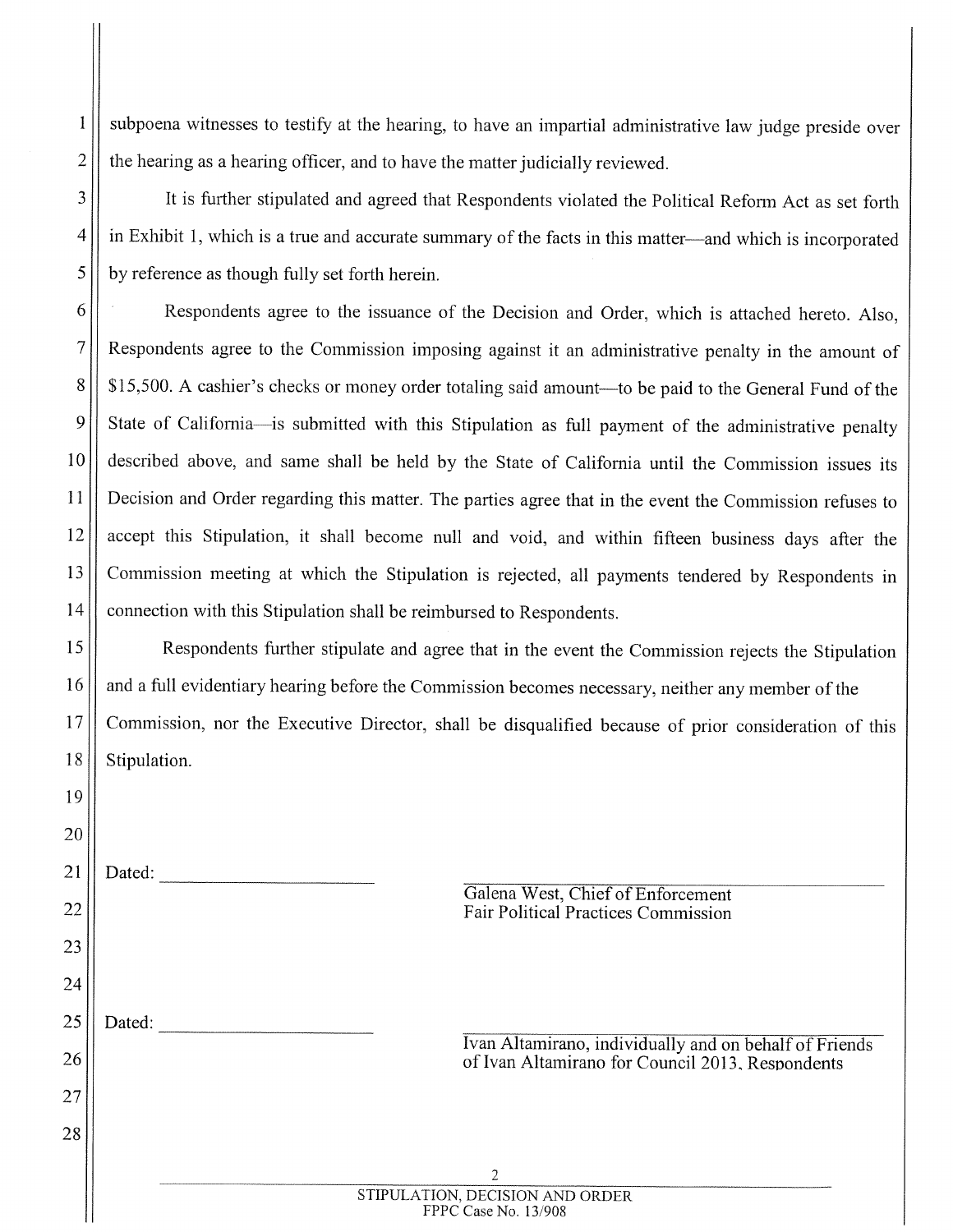| 1                     | <b>DECISION AND ORDER</b>                                                                                  |  |  |  |  |  |
|-----------------------|------------------------------------------------------------------------------------------------------------|--|--|--|--|--|
| $\overline{c}$        | The foregoing Stipulation of the parties "In the Matter of Ivan Altamirano and Friends of Ivan             |  |  |  |  |  |
| 3                     | Altamirano for Council 2013," FPPC Case No. 13/908, including all attached exhibits, is hereby accepted    |  |  |  |  |  |
| $\overline{4}$        | as the final decision and order of the Fair Political Practices Commission, effective upon execution below |  |  |  |  |  |
| 5                     | by the Chair.                                                                                              |  |  |  |  |  |
| 6                     |                                                                                                            |  |  |  |  |  |
| 7                     | IT IS SO ORDERED.                                                                                          |  |  |  |  |  |
| $8\,$                 |                                                                                                            |  |  |  |  |  |
| 9                     | Joann Remke, Chair<br>Fair Political Practices Commission                                                  |  |  |  |  |  |
| 10                    |                                                                                                            |  |  |  |  |  |
| 11                    |                                                                                                            |  |  |  |  |  |
| 12                    |                                                                                                            |  |  |  |  |  |
| 13                    |                                                                                                            |  |  |  |  |  |
| 14                    |                                                                                                            |  |  |  |  |  |
| 15                    |                                                                                                            |  |  |  |  |  |
| 16                    |                                                                                                            |  |  |  |  |  |
| 17                    |                                                                                                            |  |  |  |  |  |
| 18                    |                                                                                                            |  |  |  |  |  |
| 19                    |                                                                                                            |  |  |  |  |  |
| 20<br>$\overline{21}$ |                                                                                                            |  |  |  |  |  |
|                       |                                                                                                            |  |  |  |  |  |
| 22<br>23              |                                                                                                            |  |  |  |  |  |
| 24                    |                                                                                                            |  |  |  |  |  |
| 25                    |                                                                                                            |  |  |  |  |  |
| 26                    |                                                                                                            |  |  |  |  |  |
| 27                    |                                                                                                            |  |  |  |  |  |
| 28                    |                                                                                                            |  |  |  |  |  |
|                       |                                                                                                            |  |  |  |  |  |
|                       | 3<br>STIPULATION, DECISION AND ORDER<br>FPPC Case No. 13/908                                               |  |  |  |  |  |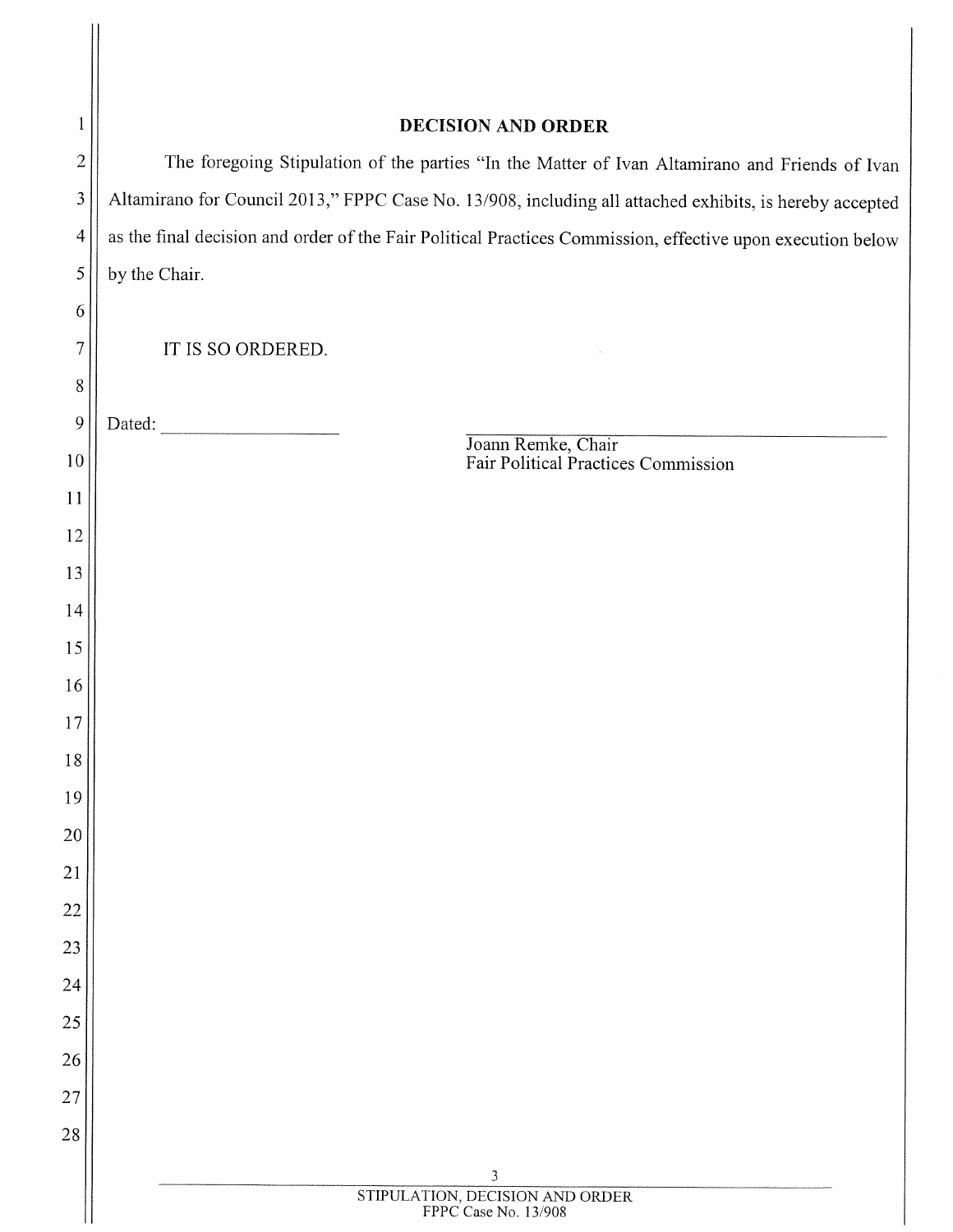### EXHIBIT <sup>1</sup>

#### INTRODUCTION

Respondent Ivan Altamirano is currently the Mayor of the City of Commerce. Altamirano has been a member of the Commerce City Council since March 2012. He successfully ran for Commerce City Council in the March 5, 2013 election. Respondent Friends of Ivan Altamirano for Council 2013 ("Committee") is the candidate controlled committee for Altamirano. At all relevant times, Altamirano was the treasurer of the Committee. This case resulted from a formal complaint.

The Political Reform Act (the "Act")<sup>1</sup> requires candidates, their controlled committees, and the treasurers of those committees file campaign statements at specific times disclosing information regarding contributions received and expenditures made by their committees. Further, the Act prohibits public officials from making, participating in making, or attempting to use his official position to influence a governmental decision in which he knew, or had reason to know, that he had a financial interest.

## SUMMARY Of THE LAW

All statutory references and discussions of law pertain to the Act's provisions as they existed at the time of the violation in question.

### Need for Liberal Construction and Vigorous Enforcement of the Political Reform Act

When the Political Reform Act was enacted, the people of the state of California found and declared that previous laws regulating political practices suffered from inadequate enforcement by state and local authorities.<sup>2</sup> To that end, the Act must be liberally construed to achieve its purposes.3

One of the purposes of the Act is to prevent conflicts of interest by public officials.<sup>4</sup> Another purpose of the Act is to provide adequate enforcement mechanisms so that the Act will be "vigorously enforced."5

### Duty to File Preelection Campaign Statements

In addition to semi-annual campaign statements, the Act requires all candidates being voted upon in on the first Tuesday after the first Monday in June or November of an odd-numbered year, and their controlled committees, to file preelection campaign statements.<sup>6</sup>

<sup>&</sup>lt;sup>1</sup> The Political Reform Act is contained in Government Code Sections 81000 through 91014. The regulations of the Fair Political Practices Commission are contained in Sections 18110 through 18997 of Title <sup>2</sup> of the California Code of Regulations.

 $2$  Section 81001, subd. (h).

<sup>&</sup>lt;sup>3</sup> Section 81003.

 $4$  Section 81002, subd. (c).

 $5$  Section 81002, subd. (f).

 $6$  Section 84200.5, subd. (c).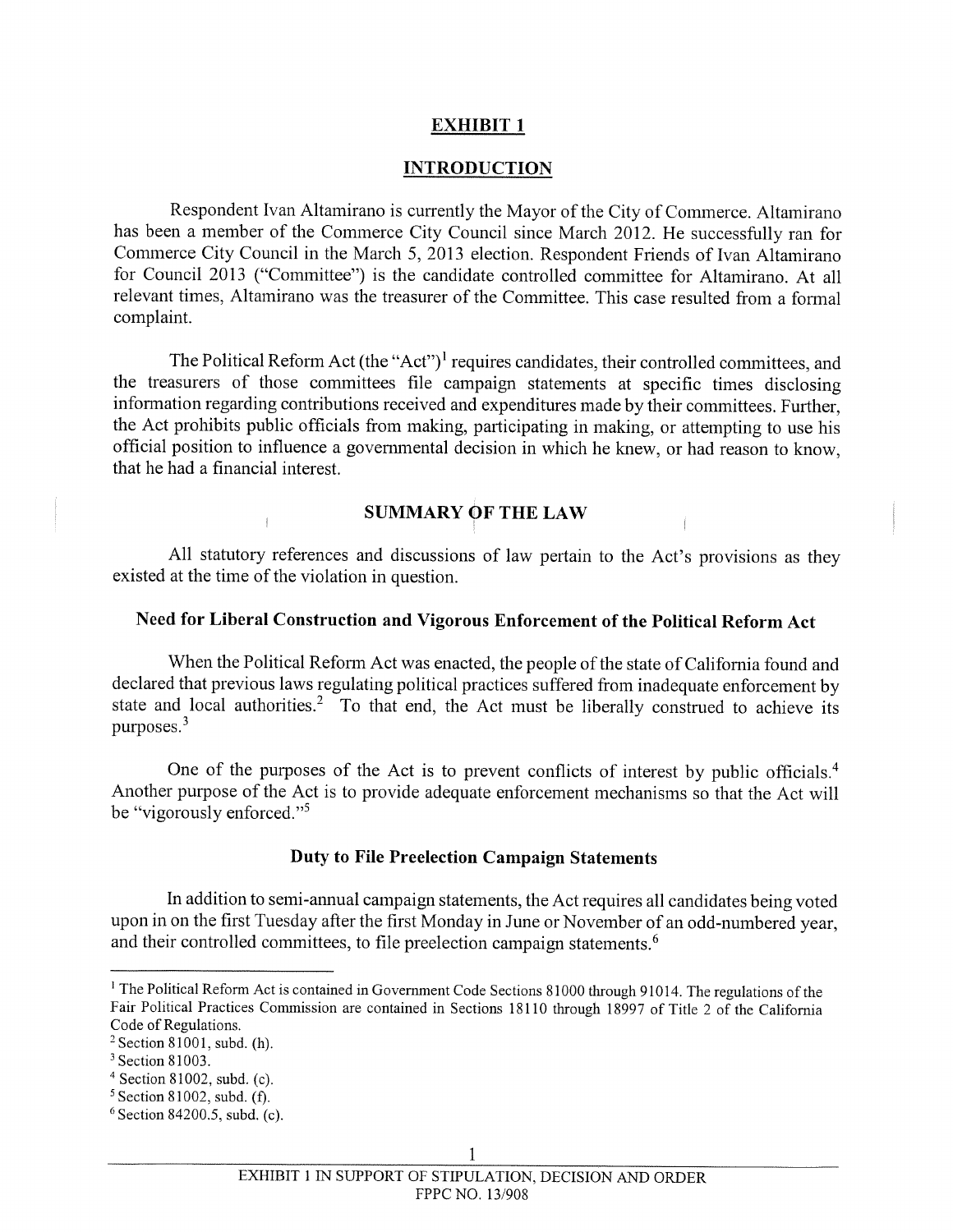The Act provides that preelection campaign statements for an election not held in June or November of an even numbered year must be filed as follows:

(1) For the period ending 45 days before the election, the statement must be filed no later than 40 days before the election.

(2) For the period ending 17 days before the election, <sup>a</sup> statement must be filed no later than 12 days before the election.<sup>7</sup>

#### Duty to file 24-Hour Reports

When <sup>a</sup> committee makes or receives <sup>a</sup> late contribution, the committee must disclose the contribution in <sup>a</sup> late contribution report filed at each office with which the committee is required to file its next campaign statement, within 24 hours of making or receiving the contribution.<sup>8</sup> In relevant part, <sup>a</sup> "late contribution" means <sup>a</sup> contribution which totals in the aggregate one thousand dollars  $(\$1,000)$  or more that is made to or received by a candidate or a controlled committee.<sup>9</sup>

### Conflicts of Interests

To prevent conflicts of interest in governmental decision making, the Act prohibits state and local public officials from making, participating in making, or attempting to use their official positions to influence a governmental decision in which they know, or have reason to know, that they have <sup>a</sup> financial interest.10 <sup>A</sup> public official has <sup>a</sup> financial interest in <sup>a</sup> decision if it is reasonably foreseeable that the decision will have <sup>a</sup> material financial effect on <sup>a</sup> recognized economic interest of the official.<sup>11</sup> The six relevant steps of the analysis follow below.

First, the individual must be <sup>a</sup> public official as defined by the Act. <sup>A</sup> "public official" includes members of a state or local governmental agency.<sup>12</sup>

Second, the official must make, participate in making, or attempt to use his or her official position to influence <sup>a</sup> governmental decision. <sup>A</sup> public official "makes <sup>a</sup> governmental decision" when the official votes on a matter.<sup>13</sup>

Third, the official must have an economic interest that may be financially affected by the governmental decision. An economic interest of <sup>a</sup> public official includes any source of income of \$500 or more within <sup>12</sup> months prior to the time when the relevant governmental decision is made.'4 Further, an economic interest of <sup>a</sup> public official includes any real property in which the public official has a direct or indirect interest worth \$2,000 or more.<sup>15</sup>

<sup>&</sup>lt;sup>7</sup> Section 84200.8, subd. (a) and (b).

 $8$  Sections 84203, subdivisions (a) and (b), and 84215.

<sup>&</sup>lt;sup>9</sup> Section 82036. The law extending the 24 Hour Reports from 16 days prior to the election to 90 days prior to the election became effective on January 1, 2013.<br><sup>10</sup> Section 87100.

<sup>&</sup>lt;sup>11</sup> Section 87103.

<sup>&</sup>lt;sup>12</sup> Section 82048.<br><sup>13</sup> Regulation 18702.1, subd. (a) (1), effective 06/10/03 – 04/26/15.

<sup>14</sup> Section 87103. subd. (c).

 $15$  Section 87103, subd. (b).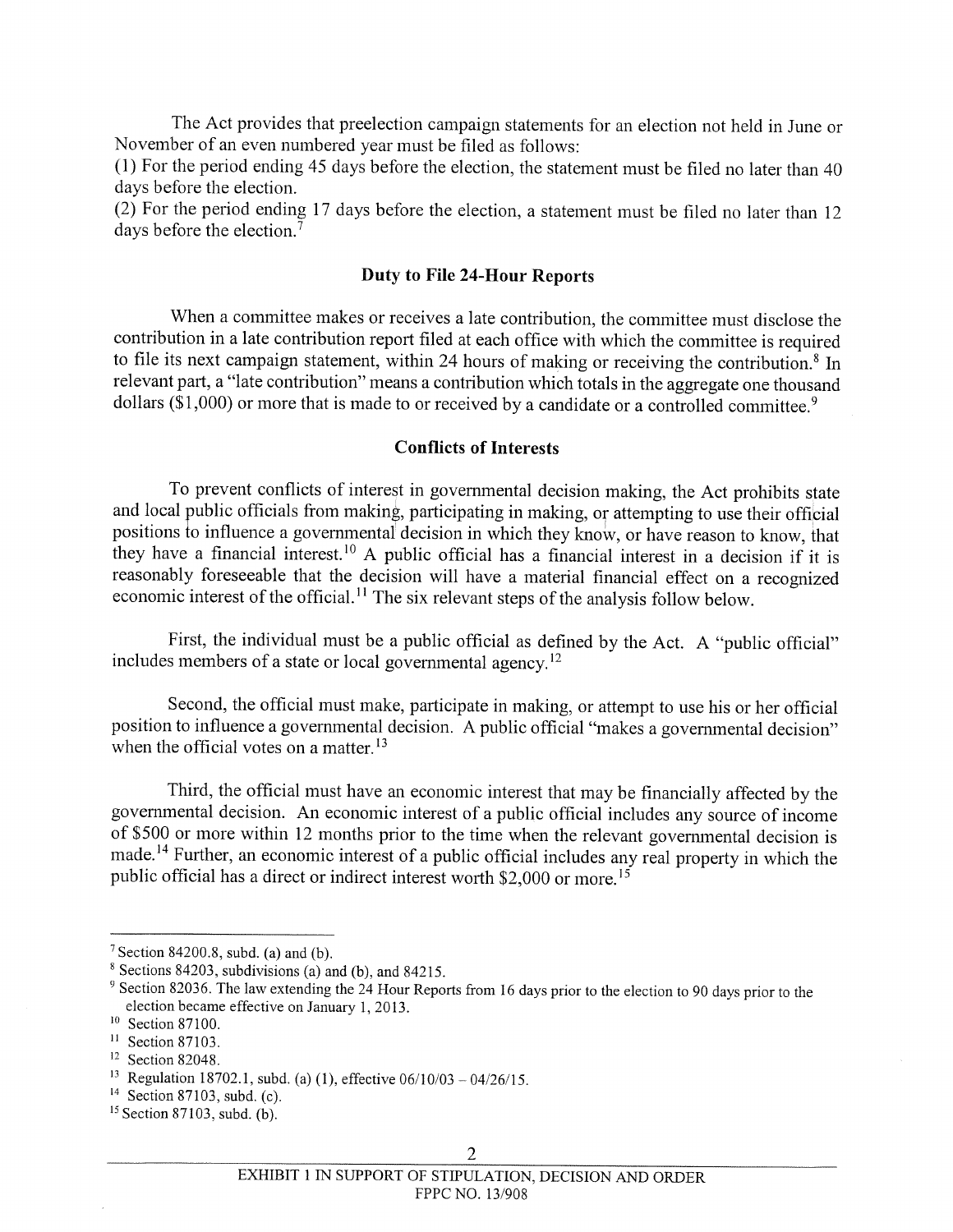Fourth, it must be determined if the economic interest of the official is directly or indirectly involved in the decision.16 <sup>A</sup> person, including sources of income, are directly involved in <sup>a</sup> decision before an official's agency when that person, either directly or by an agent: (I) Initiates the proceeding in which the decision will be made by filing an application, claim, appeal, or similar request, or; (2) is <sup>a</sup> named party in, or is the subject of the proceeding concerning the decision before the official or the official's agency.<sup>17</sup> Real property in which a public official has an economic interest is directly involved if the real property is located within <sup>500</sup> feet of the boundaries or proposed boundaries of the property which is the subject of the governmental  $decision.<sup>18</sup>$ 

For the decision made in February 2015, the reasonably foreseeable financial effect of <sup>a</sup> governmental decision on <sup>a</sup> parcel of real property in which an official has <sup>a</sup> financial interest is material whenever the governmental decision would consider any decision affecting real property value located within <sup>500</sup> feet of the property line of the official's real property, or involves construction of, or improvements to, streets, and the parcel in which the official has an interest will receive new or improved services that are distinguishable from improvements and services that are provided to or received by other similarly situated properties in the official's jurisdiction or where the official will otherwise receive <sup>a</sup> disproportionate benefit or detriment by the decision, or would change the character of the parcel of real property by substantially altering traffic levels or intensity of use, including parking, of property surrounding the official's real property parcel, the view, privacy, noise levels, or air quality, including odors, or any other factors that would affect the market value of the real property parcel in which the official has a financial interest.<sup>19</sup>

fifth, it must be determined what materiality standard will apply to the economic interest ofthe public official. Any reasonably foreseeable the financial effect on <sup>a</sup> person who is <sup>a</sup> source of income to the public official, and who is directly involved in <sup>a</sup> decision before the official's agency, is deemed material.<sup>20</sup>

For the decision made in April 2015, when the source of income is the applicant, contracting party or is otherwise named or identified as the subject of the proceeding, the reasonably foreseeable financial effect of <sup>a</sup> governmental decision on an official's financial interest is material.2'

If real property is directly involved in <sup>a</sup> governmental decision, the financial effect of <sup>a</sup> governmental decision is presumed to be material.<sup>22</sup> For the decision made in February 2015, the reasonably foreseeable financial effect of <sup>a</sup> governmental decision on <sup>a</sup> parcel ofreal property in which an official has <sup>a</sup> financial interest is material whenever the governmental decision would consider any decision affecting real property value located within <sup>500</sup> feet of the property line of the official's real property, or involves construction of, or improvements to, streets, and the parcel in which the official has an interest will receive new or improved services that are distinguishable

<sup>&</sup>lt;sup>16</sup> Regulation 18704.2, subd. (a)(1), effective 09/09/04-05/30/14.<br><sup>17</sup> Regulation 18704.1, subd. (a), effective 02/13/01 – 01/13/15.

<sup>&</sup>lt;sup>18</sup> Regulation 18704.2, subd. (a)(1), effective  $09/09/04 - 05/30/14$ .

<sup>&</sup>lt;sup>19</sup> Regulation 18705.2, subdivisions (a)(6)(10) and (11), effective  $11/24/14 - 04/26/15$ .

<sup>&</sup>lt;sup>20</sup> Regulation 18705.3, subd. (a), effective  $02/13/01 - 10/28/14$ .

<sup>&</sup>lt;sup>21</sup> Regulation 18705.3, subd. (a), effective between  $03/04/15 - 04/26/15$ .

<sup>&</sup>lt;sup>22</sup> Regulation 18705.2, subd. (a), effective  $02/01/01 - 05/30/14$ .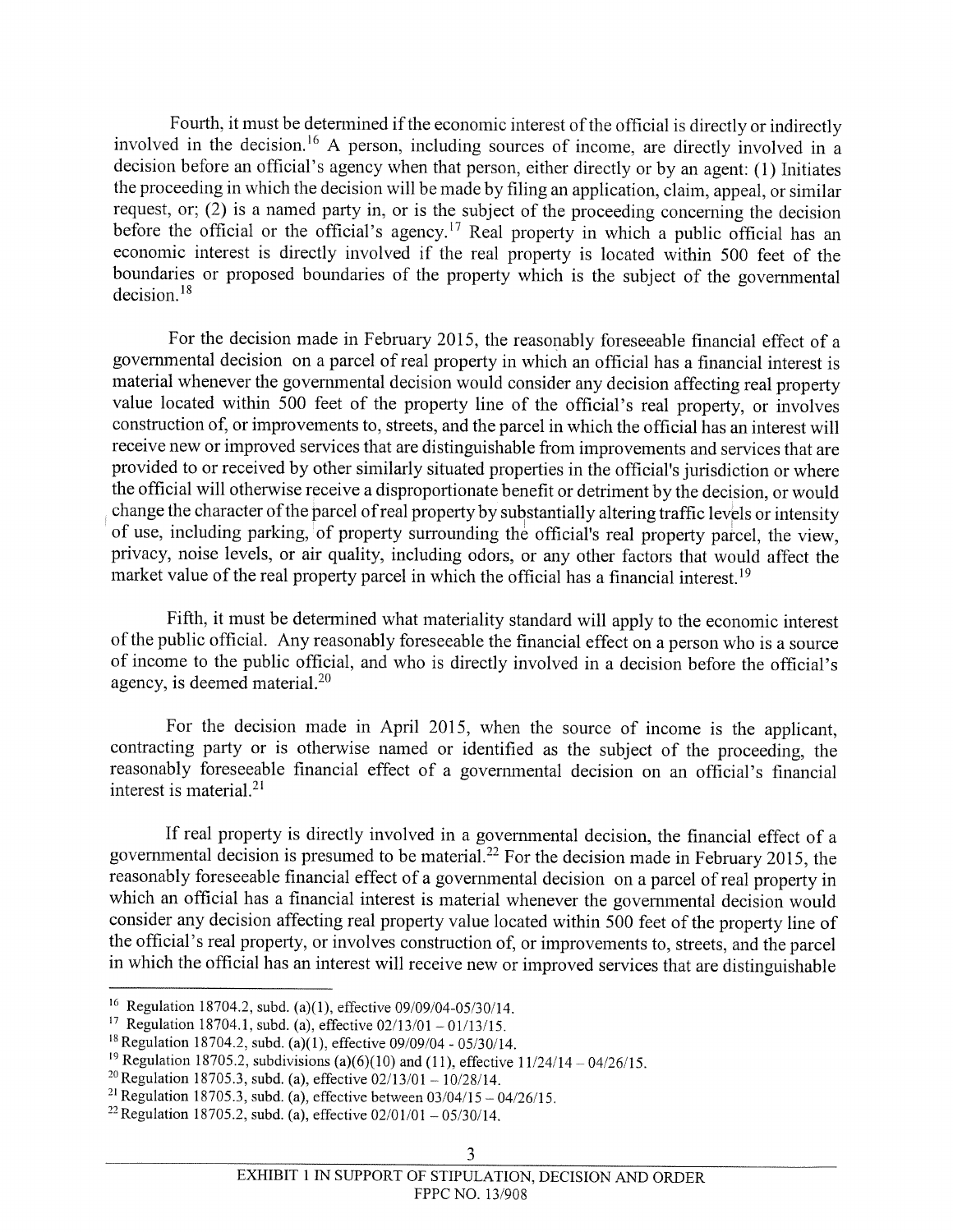from improvements and services that are provided to or received by other similarly situated properties in the official's jurisdiction or where the official will otherwise receive <sup>a</sup> disproportionate benefit or detriment by the decision, or would change the character of the parcel of real property by substantially altering traffic levels or intensity of use, including parking, of property surrounding the official's real property parcel, the view, privacy, noise levels, or air quality, including odors, or any other factors that would affect the market value of the real property parcel in which the official has <sup>a</sup> financial interest.23

Sixth, it must have been reasonably foreseeable, at the time the governmental decision was made, that the decision would have <sup>a</sup> material financial effect on the economic interest of the official. <sup>A</sup> material financial effect on an economic interest is reasonably foreseeable if it is substantially likely, not just <sup>a</sup> mere possibility, that one or more of the materiality standards applicable to that economic interest will be met as a result of the governmental decision.<sup>24</sup>

For decisions after May 31, 2014, an economic interest is explicitly involved when the financial effect on an economic interest is presumed to be reasonably foreseeable if the economic interest is <sup>a</sup> named party in, or the subject of, <sup>a</sup> governmental decision before the official or the official's agency.<sup>25</sup> Further, an economic interest is the subject of a proceeding if the decision includes any governmental decision affecting a real property economic interest,  $\frac{1}{26}$  if the decision involves construction of, or improvements to, streets, water, sewer, storm drainage or similar facilities, and the parcel in which the official has an interest will receive new or improved services that are distinguishable from improvements and services that are provided to or received by other similarly situated properties in the official's jurisdiction or where the official will otherwise receive a disproportionate benefit or detriment by the decision.<sup>27</sup>

### VIOLATIONS

#### Counts 1-2 Campaign Filing

Count 1: failure to Timely File and Properly Disclose Financial Activity on <sup>a</sup> Preelection

For the preelection campaign statement for the reporting period January 20, 2013, through february 16, <sup>2013</sup> in connection with the March 5, <sup>2013</sup> election, Altamirano and the Committee filed almost <sup>3</sup> months after the election and erroneously reported the expenditures made as shown in the table below:

<sup>&</sup>lt;sup>23</sup> Regulation 18705.2, subdivisions (a)(6)(10) and (11), effective  $11/24/14 - 4/26/15$ .

<sup>&</sup>lt;sup>24</sup> Regulation 18706, effective  $02/21/02 - 05/30/14$ .

<sup>&</sup>lt;sup>25</sup> Regulation 18706, effective  $05/31/14 - 04/26/15$ .

 $^{26}$ Id.

<sup>&</sup>lt;sup>27</sup> Regulation 18705.2, subd. (a)(6), effective  $11/24/14 - 04/26/15$ .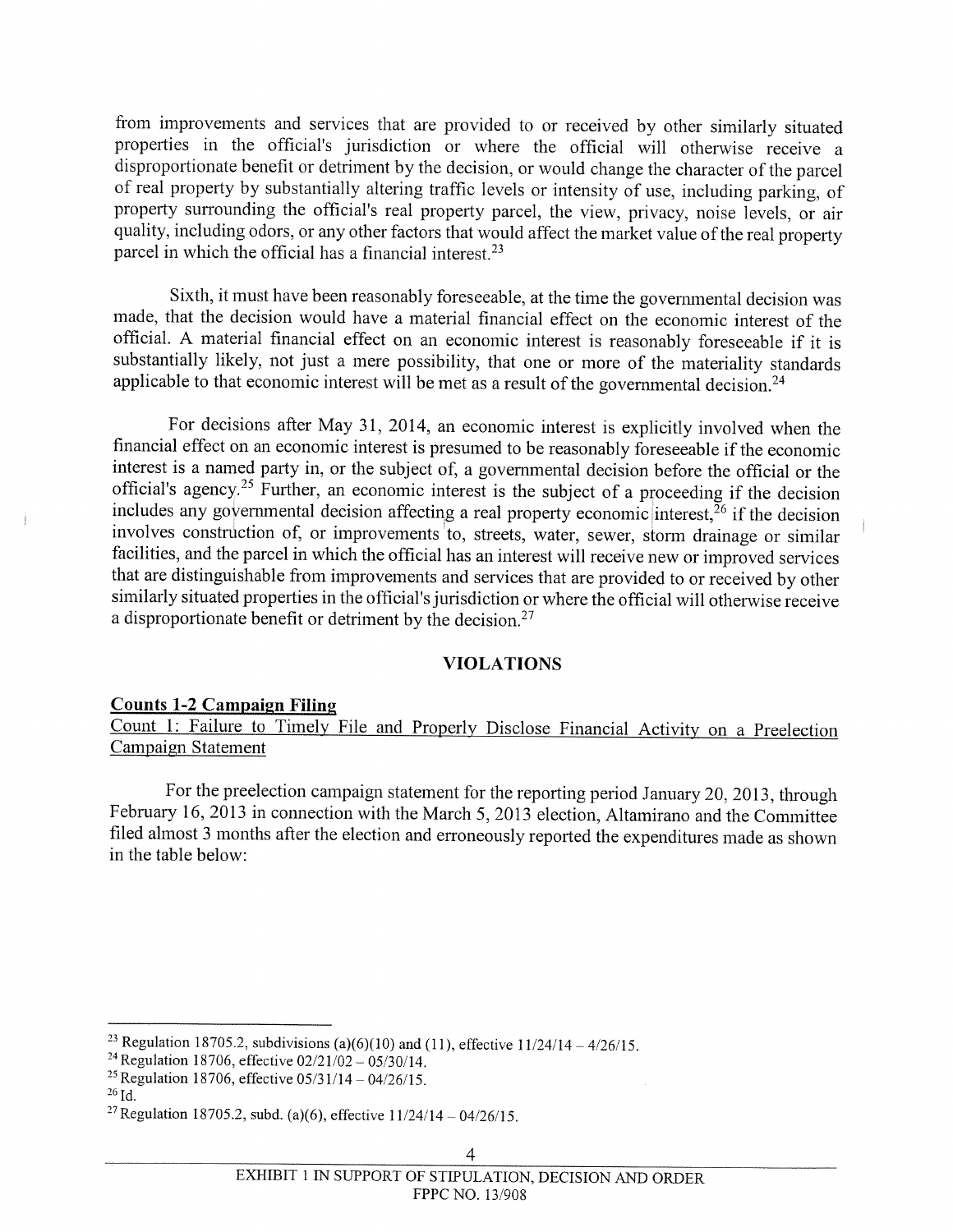| Campaign Statement Period January 20, 2013-February 16, 2013, Due February 21, 2013 |                                                 |                          |  |  |  |  |
|-------------------------------------------------------------------------------------|-------------------------------------------------|--------------------------|--|--|--|--|
| <b>Date Filed</b>                                                                   | <b>Contributions Received</b>                   | <b>Expenditures Made</b> |  |  |  |  |
| March 25, 2013                                                                      |                                                 |                          |  |  |  |  |
| (After the March 5, $\vert$ \$12,378                                                |                                                 | \$11,054                 |  |  |  |  |
| 2013 Election.)                                                                     |                                                 |                          |  |  |  |  |
|                                                                                     | <b>True Activity Based on Committee Records</b> |                          |  |  |  |  |
|                                                                                     | \$12.378                                        | \$14.237                 |  |  |  |  |

Altamirano and the Committee failed to timely file the preelection campaign statement for the January 20, 2013, through february 16, 2013 reporting period and failed to timely and properly disclose approximately \$14,237 in expenditures made, violating Sections \$4200.5, subdivision (c), 84200.8, subdivision (b) and  $84211$ , subdivisions (b),(j) and (k).

# Counts 2-3: failure to File 24-Hour Contribution Reports

According to records maintained by the Commerce City Clerk, 24-Hour Contribution Reports were not filed for the following contributions received.

| Count          | Date the Contribution was | <b>Filing Deadline</b> | Contributor               | <b>Amount of the</b>     |
|----------------|---------------------------|------------------------|---------------------------|--------------------------|
|                | <b>Reported Received</b>  |                        |                           | <b>Late Contribution</b> |
| $\overline{2}$ | January 13, 2013          | Within 24 Hours        | Justman Packaging $&$     | \$1,000                  |
|                |                           |                        | Display                   |                          |
|                | January 22, 2013          | Within 24 Hours        | CalMet Services, Inc.     | \$1,000                  |
|                | January 23, 2013          | Within 24 Hours        | Jasmine Mgrdichian        | \$1,000                  |
|                |                           |                        | <b>Living Trust</b>       |                          |
|                | January 24, 2013          | Within 24 Hours        | Haig Papian, Jr.          | \$1,000                  |
|                |                           |                        | Gary W. Hamper            | \$1,000                  |
|                | January 28, 2013          | Within 24 Hours        | George Tumanjan and       | \$1,000                  |
|                |                           |                        | Irene Tumanjan Trust      |                          |
|                | January 30, 2013          | Within 24 Hours        | Commerce Hyundai          | \$1,000                  |
|                |                           |                        | Lysa Grigorian            | \$1,000                  |
| 3              | February 7, 2013          | Within 24 Hours        | Tom Malkasian             | \$1,000                  |
|                | February 8, 2013          | Within 24 Hours        | Jeanette Harris           | \$1,000                  |
|                | February 11, 2013         | Within 24 Hours        | R. Beard Trust            | \$1,000                  |
|                |                           |                        | Personal Acct             |                          |
|                | February 12, 2013         | Within 24 Hours        | <b>Lakecrest Business</b> | \$1,000                  |
|                |                           |                        | Center                    |                          |
|                | February 21, 2013         | Within 24 Hours        | <b>Sterling Meats</b>     | \$1,000                  |
|                | March 4, 2013             | Within 24 Hours        | <b>Brian Dror</b>         | \$1,000                  |
|                |                           |                        | Tabitha Dror (1           | \$1,000                  |
|                |                           |                        | Check)                    |                          |
|                |                           |                        | David Iskowitz            | \$1,000                  |
|                |                           |                        | Julie Sager(1 Check)      | \$1,000                  |
|                |                           |                        | Total:                    | \$17,000                 |

Altamirano and the Committee failed to disclose seventeen late contributions of \$1,000 or more in twelve separate 24-Hour Contribution Reports within 90 days of the March 5, 2013 election, in violation of Section \$4203.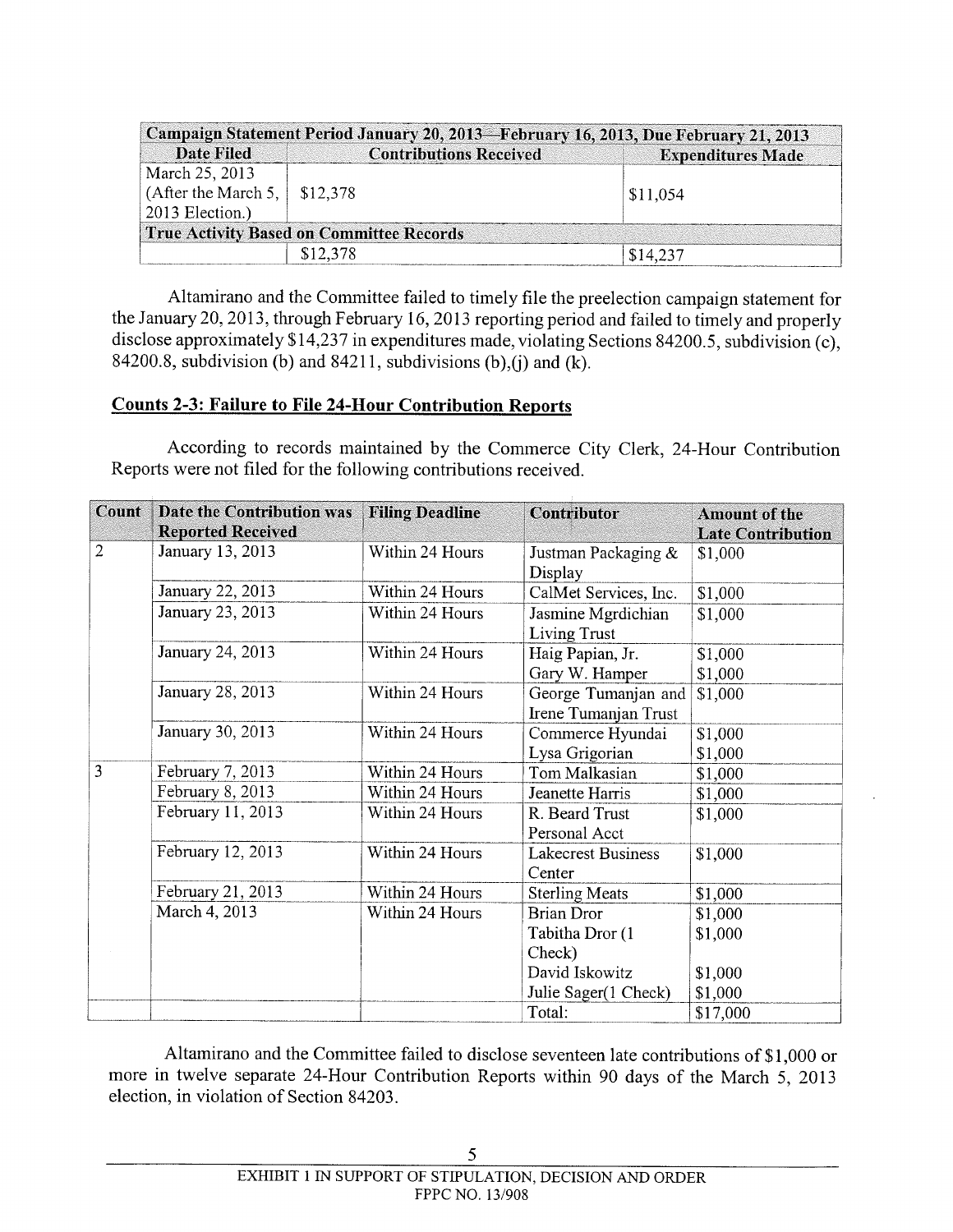# Counts 4-5: Conflicts of Interest

Count 4: Making a Governmental Decision in Which the Public Official Had a Financial Interest

Altamirano has been a member of the Commerce City Council since March 2012. At all relevant times, Altamirano has owned a rental property within the city. Altamirano's sister, Julissa Altamirano, has been a tenant in this rental property, worth over \$2,000, for at least 10 years and pays rent to Altamirano. As such, Julissa Altamirano is a source of income to Altamirano.

On November 20, 2012, Altamirano appointed, and the Commerce City Council approved, the appointment of his sister, Julissa Altamirano, to the Commerce Planning Commission, for a term to expire in March 2013. The Commerce Planning Commissioners receive a stipend of \$50 per month. On April 2, 2013, the Commerce City Council, including Altamirano, approved the re appointment of Julissa Altamirano to the Commerce Planning Commission, for an additional 2 year term. On April 7, 2015, the Commerce City Council, including Altamirano, re-appointed all existing commissioners, including Julissa Altamirano to the Commerce Planning Commission for an additional 2-year term.

Altamirano voted on three separate occasions to appoint and re-appoint his sister to the Commerce Planning Commission, who is a source of income to him as a tenant in his rental property, in violation of Section \$7100.

## Count 5: Making a Governmental Decision in Which the Public Official Had a Financial Interest

Altamirano has been a member of the Commerce City Council since March 2012. Altamirano submitted a request to the Commerce Traffic Commission in 2012 for a stop sign to be placed on Fidelia Avenue and Jillson Street, within 150 feet from his personal residence and his rental property, both worth over \$2,000. When this was denied, he submitted a request to the City Administrator for consideration of the stop sign in 2014.

On February 3, 2015, the Commerce City Council considered an appeal of the Traffic Commission decision, the decision requested by Altamirano. The staff report provided to the Commerce City Council recommended upholding the decision of the Traffic Commission. Altamirano stated from the dias that it is the only intersection on Jillson Street that does not have a stop sign and has created a dangerous situation. On February 3, 2015, Altamirano made a motion to approve, and the Commerce City Council voted to approve installation of an all way stop sign at Fidelia Avenue and Jillson Street, within 150 feet of both Altamirano's personal residence and his rental property. This decision also included an improvement to a street that altered traffic close to Altamirano's home and rental property.

Altamirano and the Commerce City Council decided not to accept the recommendation of the Traffic Commission or the StaffReport and voted to place an all way stop sign within 150 feet of Altamirano's home and rental property, in violation of Section \$7100.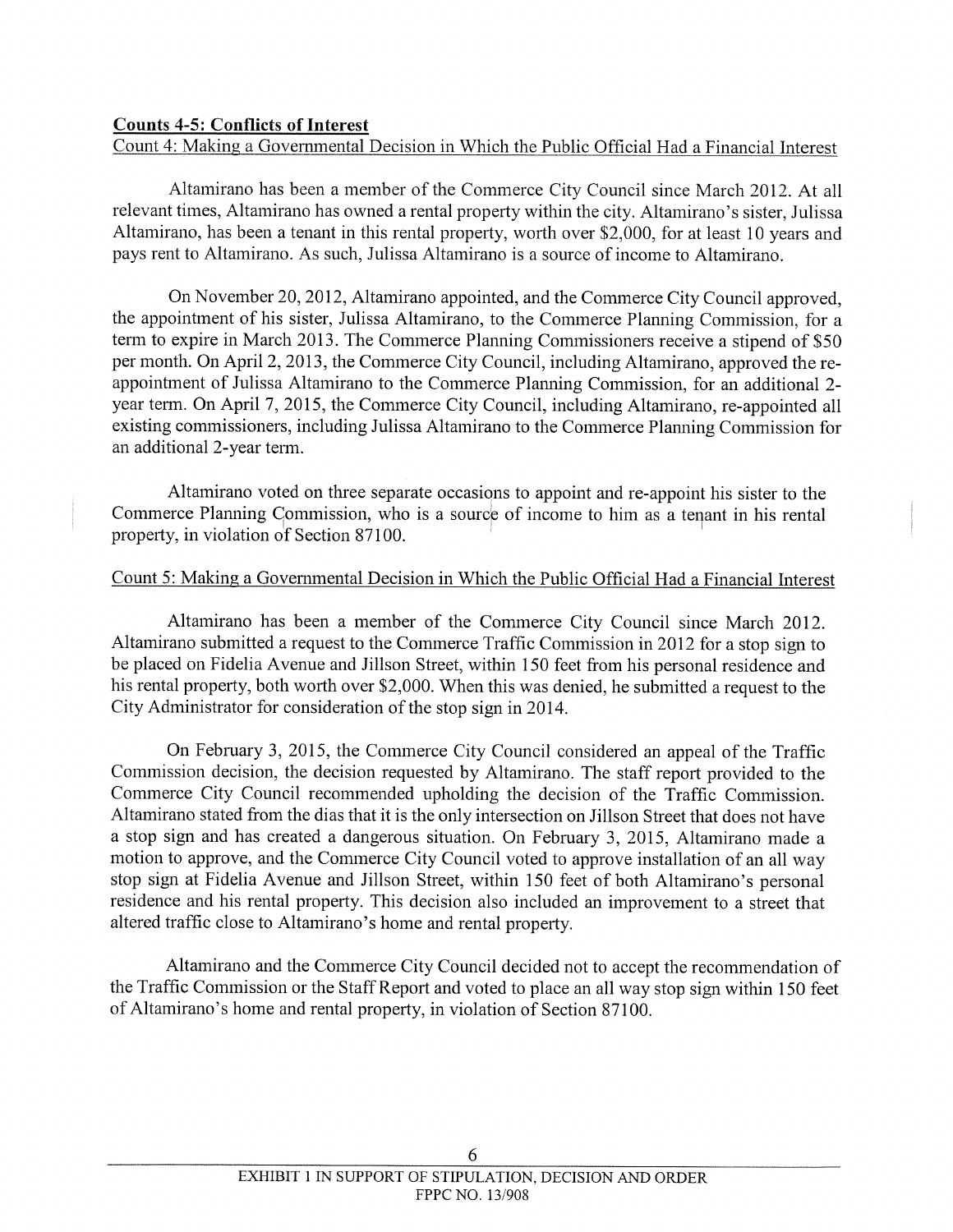# **CONCLUSION**

This matter consists of five counts of violating the Act, carrying a maximum administrative penalty of \$5,000 per count for a total administrative penalty of \$25,000.

In determining the appropriate penalty for a particular violation of the Act, the Enforcement Division considers the typical treatment of a violation in the overall statutory scheme of the Act, with an emphasis on serving the purposes and intent of the Act. Additionally, the Enforcement Division considers the facts and circumstances of the violation in context of the factors set forth in Regulation 18361.5, subdivision  $(d)(1)-(6)$ :

- 1. The seriousness of the violations;
- 2. The presence or lack of intent to deceive the voting public;
- 3. Whether the violation was deliberate, negligent, or inadvertent;
- 4. Whether the Respondent demonstrated good faith in consulting with Commission staff;
- 5. Whether there was a pattern of violations; and
- 6. Whether, upon learning of the violation, the violator voluntarily provided amendments to provide full disclosure

The Commission also considers penalties in prior cases involving similar violations. Recent cases for similar violations include:

## Campaign filing and Disclosure

In the Matter of Virginia Mari Goodman, Mari Goodman for Assembly 34-2012, and Joan Slater, FPPC Case No. 13/1327. On June 18, 2015, the Commission approved a penalty of \$2,500 for failing to file two preelection campaign statements for the November 2012 election. Respondent in this matter was an unsuccessful candidate for State Assembly. During 2012, Marl Goodman for Assembly 34-2012 received \$20,466 in contribution and made \$16,673 in expenditures.

Here, Altamirano was a successful candidate for the Commerce City Council in March 2013. Altamirano was previously appointed to the Commerce City Council in 2012. He was fined by the Commission in 2011 for failing to file a Statement of Economic Interest, fPPC Case No. 11/927. He has no prior enforcement history regarding campaign filing, disclosure or conflicts of interests. In this matter, a penalty in the amount of \$2,500 for Count <sup>1</sup> is recommended.

# 24-Hour Reports

In the Matter of Salud O. Carbajal, Salud Carbajal For Supervisor 2012, and David Peri. FPPC Case No. 14/851. In April 2015, the Commission approved a penalty of \$2,000 each for 3 counts of failing to file <sup>3</sup> late contribution reports disclosing \$11,500.

In this matter, Altamirano failed to file 24-Hour Reports, depriving the public of financial information prior to the election. In mitigation, the law had recently changed from requiring 24